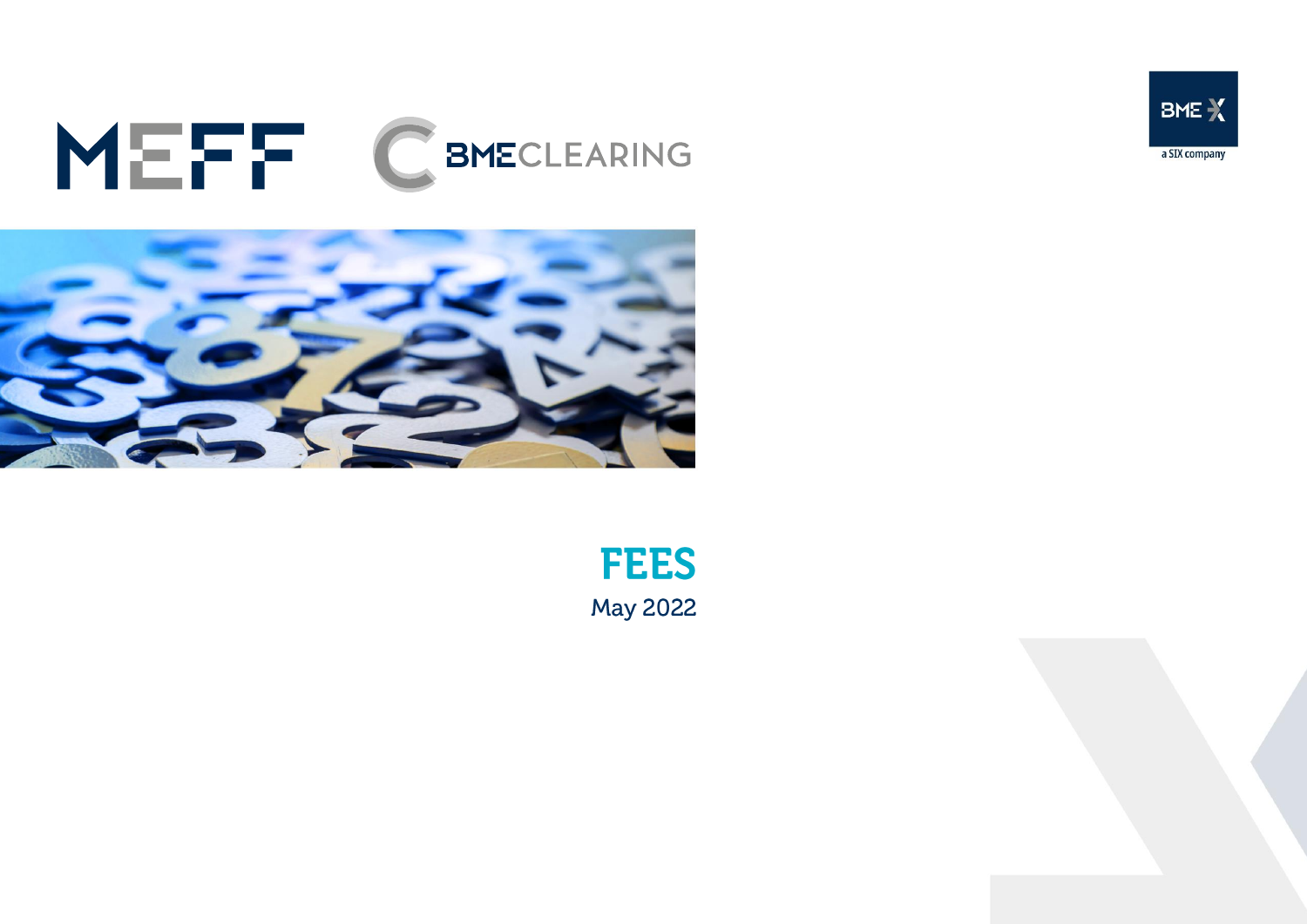

|                                            |                                              | <b>GENERAL FEES</b> | PROPIETARY ACCOUNT |                            |                          |                            |
|--------------------------------------------|----------------------------------------------|---------------------|--------------------|----------------------------|--------------------------|----------------------------|
|                                            | FEES PER CONTRACT                            | CAP<br>Transaction  | Expiration         | <b>EXPIRATION EXERCISE</b> | <b>FEES PER CONTRACT</b> | <b>EXPIRATION EXERCISE</b> |
| <b>IBEX 35 FUTURES</b>                     | 1.30                                         |                     |                    | 1.30                       | 0.50                     | 0.50                       |
| <b>MINI IBEX 35 FUTURES</b>                | 0.45                                         |                     |                    | 0.45                       | 0.15                     | 0.15                       |
| <b>MICRO IBEX 35 FUTURES</b>               | 0.15                                         |                     |                    | 0.15                       |                          |                            |
| <b>IBEX 35 OPTIONS</b>                     | 0.15                                         |                     |                    | 0.15                       | 0.05                     | 0.05                       |
| <b>IBEX 35 IMPACTO DIV FUTURES</b>         | 0.80                                         | 1,000               | 1,000              | 0.80                       |                          |                            |
| <b>IBEX 35 SECTOR FUTURES</b>              | 0.15                                         |                     |                    | 0.15                       |                          |                            |
| <b>SINGLE STOCKS FUTURES*</b>              | 0.20                                         | 400                 | 1,000              | 0.20                       |                          |                            |
| <b>SINGLE STOCKS OPTIONS*</b>              | 0.20                                         | 400                 |                    | 0.20                       |                          |                            |
| xRolling® STOCKS**                         | 1.9 p.b on the nominal<br>value of the trade |                     |                    |                            |                          |                            |
| <b>BONO 10 FUTURES</b>                     | 0.20                                         |                     |                    | 0.20                       |                          |                            |
| <b>SINGLE STOCKS DIVIDEND FUTURES</b>      |                                              |                     |                    |                            |                          |                            |
| <b>IBERDROLA</b>                           | 0.25                                         | 3,000               | 3,000              | 0.25                       |                          |                            |
| TELEFÓNICA, BBVA, SANTANDER, CAIXABANK     | 0.10                                         | 3,000               | 3,000              | 0.10                       |                          |                            |
| REPSOL, INDITEX, NATURGY                   | 0.50                                         | 3,000               | 3,000              | 0.50                       |                          |                            |
| <b>SINGLE STOCKS DIVIDEND FUTURES PLUS</b> |                                              |                     |                    |                            |                          |                            |
| <b>IBERDROLA</b>                           | 6.25                                         | 3,000               | 3,000              | 6.25                       |                          |                            |
| TELEFÓNICA, BBVA, SANTANDER, CAIXABANK     | 2.50                                         | 3,000               | 3,000              | 2.50                       |                          |                            |
| REPSOL, INDITEX, NATURGY                   | 12.50                                        | 3,000               | 3,000              | 12.50                      |                          |                            |

\*There is a minimum per transaction of 2€ / \* \*There is a minimum per transaction of 1.9€

|                | <b>ACCESS</b>     | <b>CONECTION</b>                       |                |                           |                | <b>HF Gate FIX SESSIONS</b> |                |                | CO-LOCATION       |                   |
|----------------|-------------------|----------------------------------------|----------------|---------------------------|----------------|-----------------------------|----------------|----------------|-------------------|-------------------|
|                | <b>MEMBER FEE</b> | <b>MINIMUM PER</b><br><b>CONECTION</b> | <b>STANDAR</b> | NOT MANAGED   CO-LOCATION |                | 50<br>msg/seg               | 150<br>msg/seg | 300<br>msg/seg | 1 Rack            | $1/2$ Rack        |
| Initial set up |                   |                                        |                |                           |                |                             |                |                | $2,231.85 \in$    | 2.231,856         |
| <b>Fees</b>    | 333€ / Month      | $650f /$ Month                         | 1,650€/ Month  | 1,150€ / Month            | 2,500€ / Month | 125€ / Month                | 175€ / Month   | 250€ / Month   | 5,579.63€ / Month | 3,347.78€ / Month |